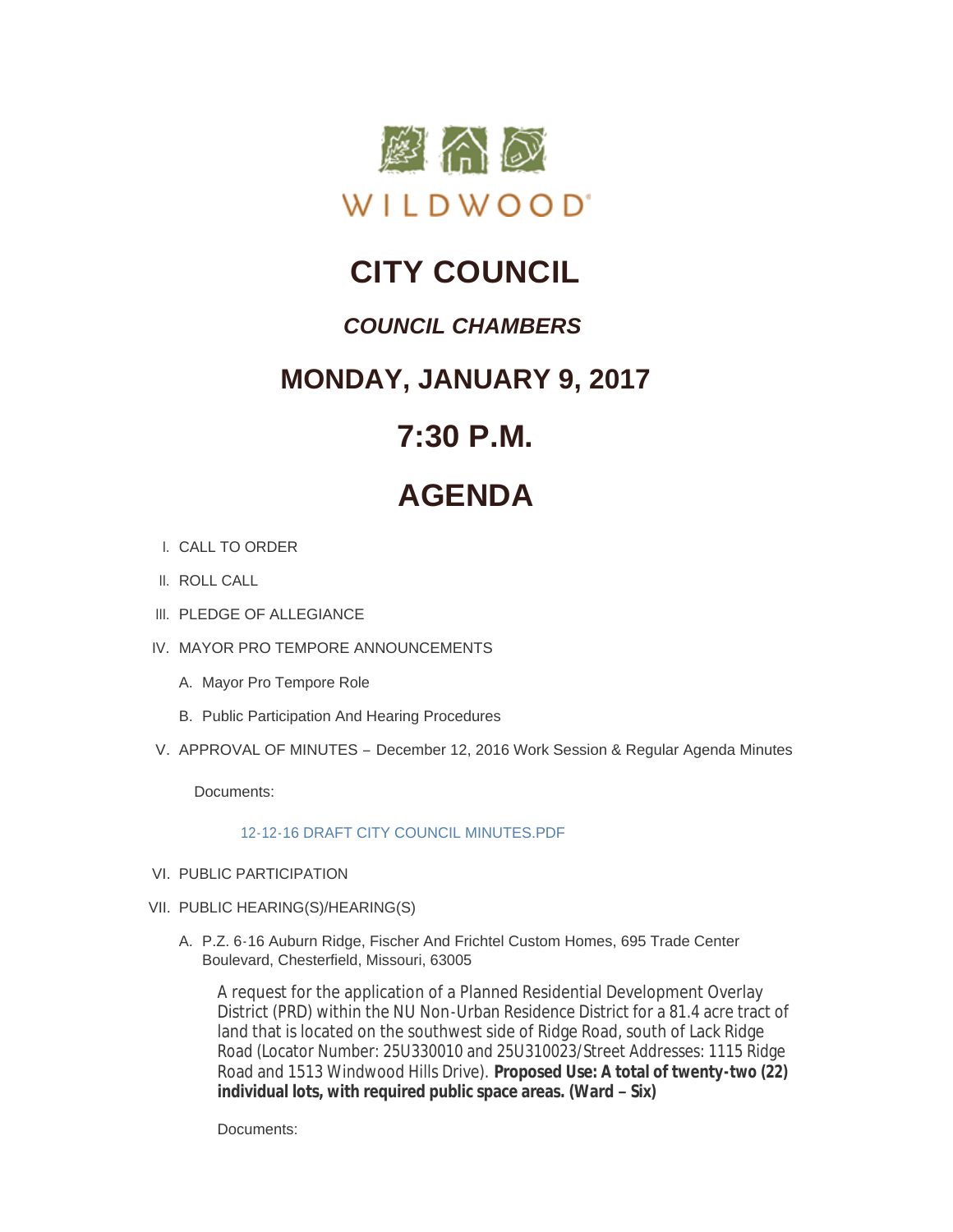[PUBLIC HEARING PZ 6-16 AUBURN RIDGE BACKGROUND](http://cityofwildwood.com/AgendaCenter/ViewFile/Item/9380?fileID=13733)  INFORMATION.PDF [PUBLIC HEARING PZ 6-16 AUBURN RIDGE PLANNING AND PARK](http://cityofwildwood.com/AgendaCenter/ViewFile/Item/9380?fileID=13734)  COMMITTEE RECOMMENDATION REPORT.PDF

- VIII. LEGISLATION
	- UNFINISHED BUSINESS A.
		- BILL #2234 1.

AN ORDINANCE OF THE CITY OF WILDWOOD, MISSOURI, AUTHORIZING THE MAYOR TO NEGOTIATE AND EXECUTE A CONSULTANT/SERVICES AGREEMENT WITH GERARD MARKETING GROUP FOR MARKETING AND PUBLIC RELATIONS SERVICES FOR THE CITY OF WILDWOOD. *Recommended by the Economic Development Committee* (Second Reading) (Wards – All) Direct Budgetary Impact: \$80,530.00

Documents:

#### [BILL 2234.PDF](http://cityofwildwood.com/AgendaCenter/ViewFile/Item/9383?fileID=13724)

BILL #2236 2.

AN ORDINANCE OF THE CITY OF WILDWOOD, MISSOURI, AMENDING CHAPTER 390, TRAFFIC SCHEDULE VI, OF THE MUNICIPAL CODE OF THE CITY OF WILDWOOD, BY ADDING AN ALL-WAY STOP AT THE INTERSECTION OF POND-GROVER LOOP ROAD WITH HICKORY MANOR DRIVE AND PARADISE PEAK CIRCLE. *Recommend by the Board of Public Safety* (Second Reading) (Ward – Five)

#### Direct Budgetary Impact: \$600.00

Documents:

#### [BILL 2236.PDF](http://cityofwildwood.com/AgendaCenter/ViewFile/Item/9384?fileID=13725)

BILL #2237 3.

AN ORDINANCE OF THE CITY OF WILDWOOD, MISSOURI, AMENDING CHAPTER 390, TRAFFIC SCHEDULE XII, OF THE MUNICIPAL CODE OF THE CITY OF WILDWOOD, BY ADDING A REGULATION OF THE KINDS AND CLASSES OF TRAFFIC PERMITTED ON OLD FAIRWAY DRIVE. *Recommend by the Board of Public Safety* (Second Reading) (Wards – Seven and Eight)

#### Direct Budgetary Impact: \$400.00

Documents:

#### [BILL 2237.PDF](http://cityofwildwood.com/AgendaCenter/ViewFile/Item/9385?fileID=13726)

- **B. NEW BUSINESS** 
	- BILL #2238 1.

AN ORDINANCE BY THE CITY COUNCIL OF THE CITY OF WILDWOOD, MISSOURI AUTHORIZING THE MAYOR OF THE CITY OF WILDWOOD, MISSOURI TO EXECUTE A CONTRACT WITH THE ST. LOUIS COUNTY, MISSOURI DEPARTMENT OF TRANSPORTATION FOR THE MAINTENANCE OF A PEDESTRIAN CONNECTION (AN ASPHALT SIDEWALK) THAT WILL BE LOCATED WITHIN THE RIGHT-OF-WAY OF OLD STATE ROAD, A ST. LOUIS COUNTY ARTERIAL ROADWAY. *Recommended by the Department of Planning and Parks* (First Reading) (Ward – Seven)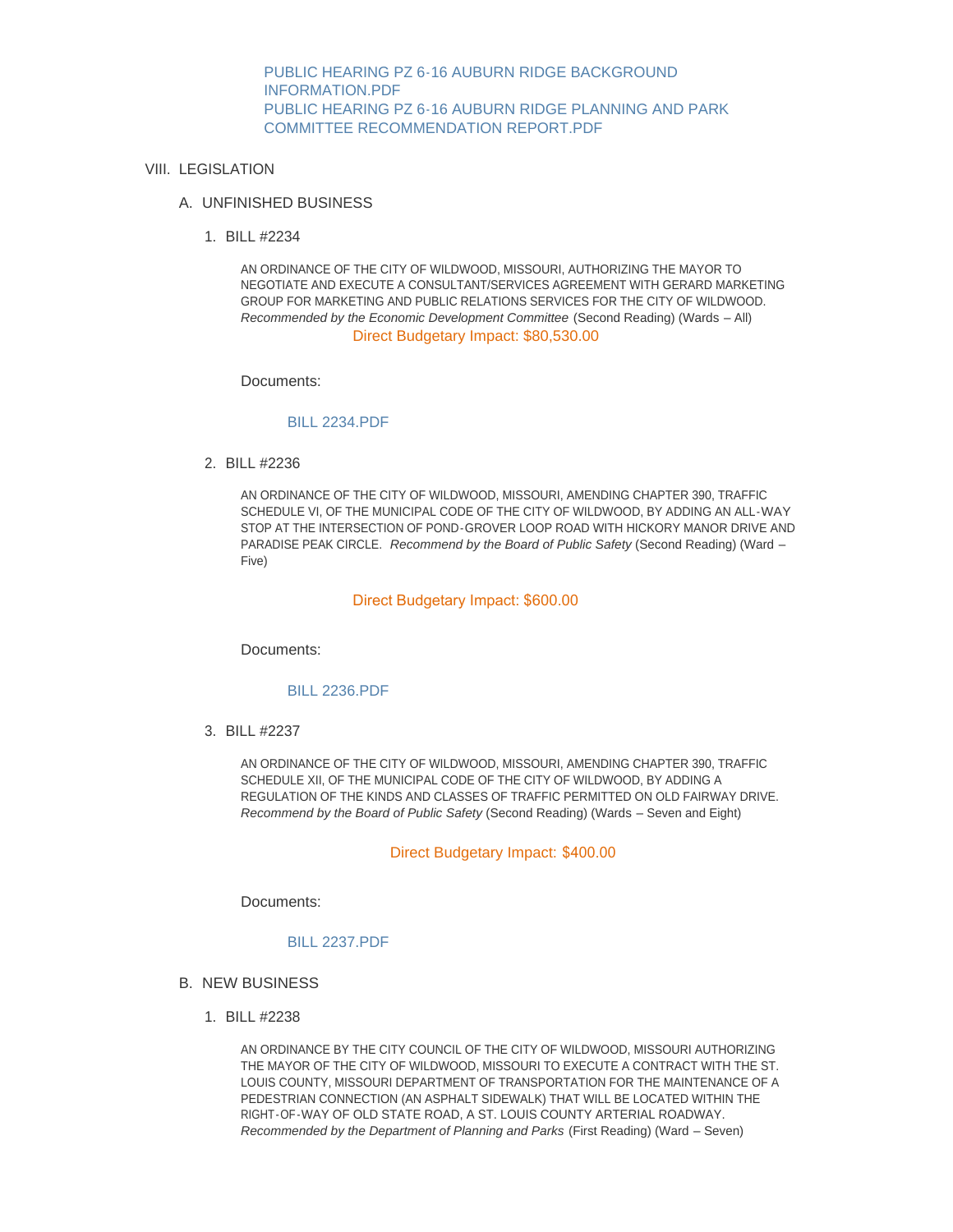### Direct Budgetary Impact: Estimated Annual Maintenance Cost of

#### \$100.00

Documents:

#### [BILL 2238.PDF](http://cityofwildwood.com/AgendaCenter/ViewFile/Item/9387?fileID=13727)

BILL #2239 2.

AN ORDINANCE OF THE CITY OF WILDWOOD, MISSOURI, APPROVING A NEW IDENTIFICATION LOGO FOR ALL FUTURE PUBLIC SIGNAGE AND OTHER MATERIALS OF THE CITY, AND APPROVING A SYMBOL FOR PROMOTION OF ECONOMIC DEVELOPMENT INITIATIVES OF THE CITY OF WILDWOOD, MISSOURI. *Recommended by the Economic Development Committee* (First Reading) (Wards – All)

Direct Budgetary Impact: No upfront cost (transition use, as new materials are ordered/developed)

Documents:

#### [BILL 2239 WILDWOOD IDENTIFICATION LOGO CHANGE.PDF](http://cityofwildwood.com/AgendaCenter/ViewFile/Item/9388?fileID=13728)

- IX. RESOLUTIONS
	- A. RESOLUTION 2017-01

A RESOLUTION AUTHORIZING A CONTRACT WITH NEIL HEWITT, A COUNTRY WESTERN ARTIST, FOR HIS UPCOMING PERFORMANCE, AS PART OF THE 2017 WILDWOOD CONCERT /MUSIC ON MAIN SERIES. (Wards – All)

Documents:

#### [RESOLUTION 2017-01.PDF](http://cityofwildwood.com/AgendaCenter/ViewFile/Item/9389?fileID=13729)

- X. OTHER
	- A. Appeal Request

P.Z. 27, 28, and 29-15 Valley Road Subdivision, Pulte Homes of St. Louis, L.L.C., 16305 Swingley Road, Suite 350, Chesterfield, Missouri 63017 (Ward – Two)

Documents:

[APPEAL REQUEST PZ 27, 28, AND 29-15 VALLEY ROAD SUBDIVISION -](http://cityofwildwood.com/AgendaCenter/ViewFile/Item/9390?fileID=13730) PULTE HOMES.PDF

#### B. Receive And File

Fieser Report from Planning and Zoning Commission on Outdoor Game Court Action (Ward – Six)

Documents:

#### [RECEIVE AND FILE PZ 4-16 SCOTT FIESER OUTDOOR GAME COURT.PDF](http://cityofwildwood.com/AgendaCenter/ViewFile/Item/9391?fileID=13731)

C. Receive And File